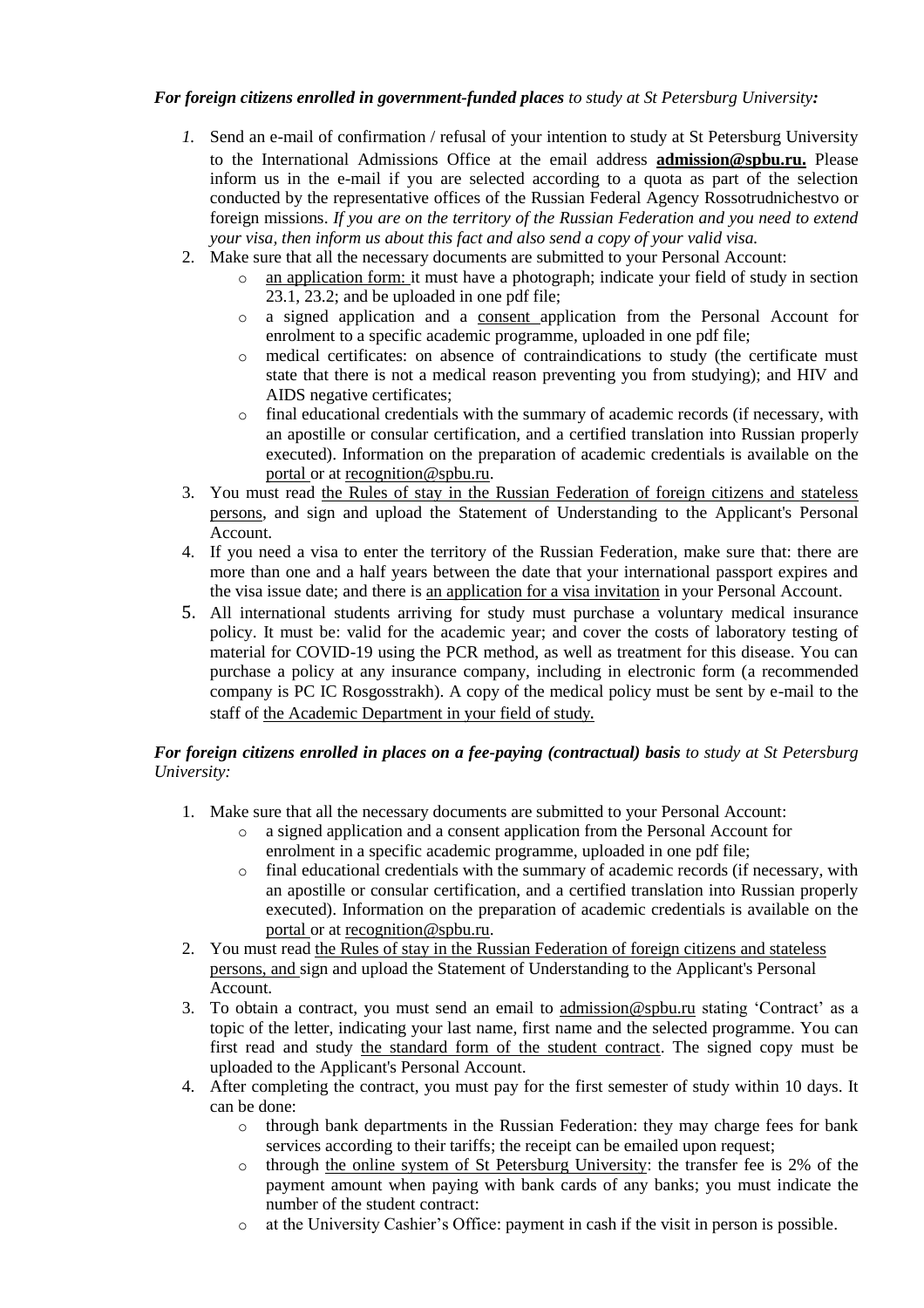- 5. If you need a visa to enter the territory of the Russian Federation, make sure that: there are more than one and a half years between the date that your international passport expires and the visa issue date; and there is an application for a visa invitation in your Personal Account.
- 6. All international students arriving for study must purchase a voluntary medical insurance policy. It must be: valid for the academic year; and cover the costs of laboratory testing of material for COVID-19 using the PCR method, as well as treatment for this disease. You can purchase a policy at any insurance company, including in electronic form (a recommended company is PC IC Rosgosstrakh). A copy of the medical policy must be sent by e-mail to the staff of the Academic Department in your field of study.

### *Teaching and learning process*

The timetables for the autumn semester of the 2020/2021 academic year is compiled taking into account the need to comply with the Recommendations for the prevention of the new coronavirus disease (COVID-19) in educational institutions of higher education approved by the Chief State Sanitary Doctor of the Russian Federation on 29 July 2020.

Information about the timetables of classes and assessment is published on the St Petersburg University website on the page according to academic groups. First-year students therefore must first find out the number of their study group. This can be done in one of the following ways:

Through the 'Student's personal account': a single user login is used to access it. The single user login format is stXXXXXX, where X is a number from 0 to 9. For students, a single user login is created automatically as soon as a student is enrolled in the University.

In the 2020/2021 academic year, a registration card containing a login, password, e-mail address will be sent to freshmen via the 'Applicant's Personal Account'. This is to take into account the peculiarities of the organisation of the teaching and learning process due to measures to counter the spread of the new coronavirus infection (COVID-19) in the Russian Federation.

On the information boards of the Academic Department of your field of study.

According to clause 2.2.3 of the Academic Regulations for Main Educational Bachelor Programmes, Specialist Degree Programmes, Master Programmes and Programmes of Middle Level Professional Education at St Petersburg State University, approved by order of the Senior Vice-Rector for Academic Affairs, Extra-Curricular Affairs, and Methodological Support dated 29 January 2016 No 470/1, the academic timetable is published no later than 31 August 2020.

Please note that due to the changing epidemiological situation, the timetable may change. Regularly check your group's timetable on the 'SPbU Timetables' page.

| <b>Contact person</b>                     | <b>Contact details</b>                           |
|-------------------------------------------|--------------------------------------------------|
| Liudmila G. Markova                       | Office 2043, 7/9 Universitetskaya Embankment     |
| (Biology)                                 | Telephone: +7 (812) 328-97-02                    |
|                                           | $E$ -mail:                                       |
|                                           | 1.markova@spbu.ru                                |
| Ekaterina S. Tarasova                     | Office 21, 11 Universitetskaya Embankment        |
| (Asian and African Studies)               | Telephone:                                       |
|                                           | $+7(812)$ 328-95-17                              |
|                                           | $E$ -mail:                                       |
|                                           | e.s.tarasova@spbu.ru                             |
| Anna A. Svetlova                          | Offices 51-53, 33-35 $10^{th}$ Line, Vasilyevsky |
| (Geography, Geology, Geoecology and Soil) | Island;                                          |
| Science and academic programmes           | Office 512, 16 Dekabristov Pereulok              |
| 'Mathematics' and 'Modern Programming')   | Telephone:                                       |
|                                           | $+7(812)$ 325-43-41;                             |
|                                           | $+7$ (812) 328-44-18 (ext. 3282, ext. 6167)      |
|                                           | E-mail:                                          |
|                                           | a.svetlova@spbu.ru                               |
| Olesia A. Samusenko                       | Office 316, 26 1st Line, Vasilyevsky Island      |

## **If you have any questions about your studies, you can contact the staff of the Academic Department of your field of study.**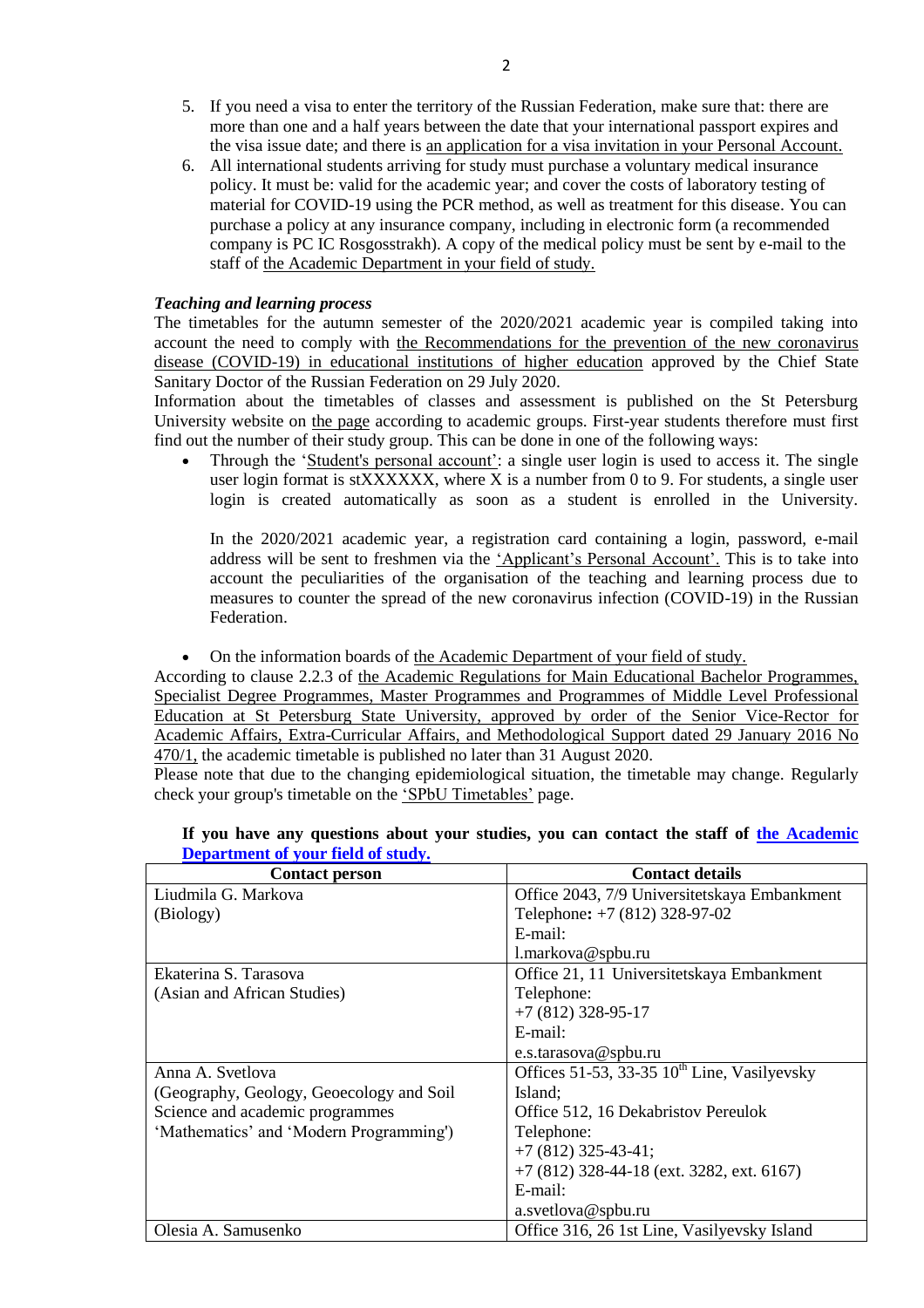| (Journalism and Applied Communications)    | Telephone:                                               |
|--------------------------------------------|----------------------------------------------------------|
|                                            | $+7(812)363-66-06$                                       |
|                                            | E-mail:                                                  |
|                                            | o.samusenko@spbu.ru                                      |
| Elena E. Geht                              | Office 006, 49 1 <sup>st</sup> Line, Vasilyevsky Island  |
| (Arts)                                     | Telephone:                                               |
|                                            | $+7(812)$ 323-07-18                                      |
|                                            | E-mail:                                                  |
|                                            | e.geht@spbu.ru                                           |
| Anastasiia B. Panova                       | Offices 335-336, 58-69 Galernaia Street                  |
| (Arts and Humanities)                      | Telephone:                                               |
|                                            |                                                          |
|                                            | $+7(812)$ 320-07-26<br>E-mail:                           |
|                                            |                                                          |
|                                            | a.panova@spbu.ru                                         |
| Tatiana V. Zhvaniya                        | Office 52, 5 Mendeleevskaya Line                         |
| (History)                                  | Telephone:                                               |
|                                            | $+7(812)363-66-92$                                       |
|                                            | E-mail:                                                  |
|                                            | t.zhvaniya@spbu.ru                                       |
| Tatiana N. Khromova                        | Office 3523, 28 Universitetsky Prospect, Peterhof        |
| (Mathematics and Mechanics)                | Telephone:                                               |
|                                            | $+7(812)$ 428-42-32                                      |
|                                            | E-mail:                                                  |
|                                            | t.khromova@spbu.ru                                       |
| Olga M. Merzlyakova                        | Office 108, 8a 21 <sup>st</sup> Line, Vasilyevsky Island |
| (Medicine, Medical Technologies and Dental | Telephone:                                               |
| Medicine)                                  | $+7(812)$ 329-24-73                                      |
|                                            | E-mail:                                                  |
|                                            | o.merzlyakova@spbu.ru                                    |
| Natalia B. Ryazantseva                     | Office 128, 1, liter B, entrance 8, Smolny Proezd        |
| (International Relations)                  | Telephone:                                               |
|                                            | $+7(812)363-64-29$                                       |
|                                            | E-mail:                                                  |
|                                            | n.ryazantseva@spbu.ru                                    |
|                                            |                                                          |
| Yuliia V. Revodko                          | Offices 2231, 2233, 109, liter A, St Petersburg          |
| (Management (bachelor's programmes))       | shosse, Peterhof                                         |
|                                            | Telephone:                                               |
|                                            | +7 (812) 363-60-00 ext. 7036                             |
|                                            | E-mail:                                                  |
|                                            |                                                          |
|                                            | y.revodko@gsom.spbu.ru                                   |
| Irina V. Dimakova                          | Office 210, 1-3 Volkhovsky Pereulok                      |
| (Management (master's programmes))         | Telephone:                                               |
|                                            | $+7(812)$ 323-84-48                                      |
|                                            | E-mail:                                                  |
|                                            | Dimakova@gsom.spbu.ru                                    |
| Irina V. Stepakova                         | Office 112A, 1, liter B, entrance 7, Smolny              |
| (Political Science)                        | Proezd                                                   |
|                                            | Telephone:                                               |
|                                            | $+7(812)363-64-40$                                       |
|                                            | E-mail:                                                  |
|                                            | i.stepakova@spbu.ru                                      |
| Tatiana P. Nechiporuk                      | Office 304, 35 Universitetsky Prospect, Peterhof         |
| (Control Processes)                        | Telephone:                                               |
|                                            | $+7(812)$ 428-41-67                                      |
|                                            | E-mail:                                                  |
|                                            | pmdn@spbu.ru                                             |
| Viktoriia O. Bembeeva                      | Office 204a, 6 Makarov Embankment                        |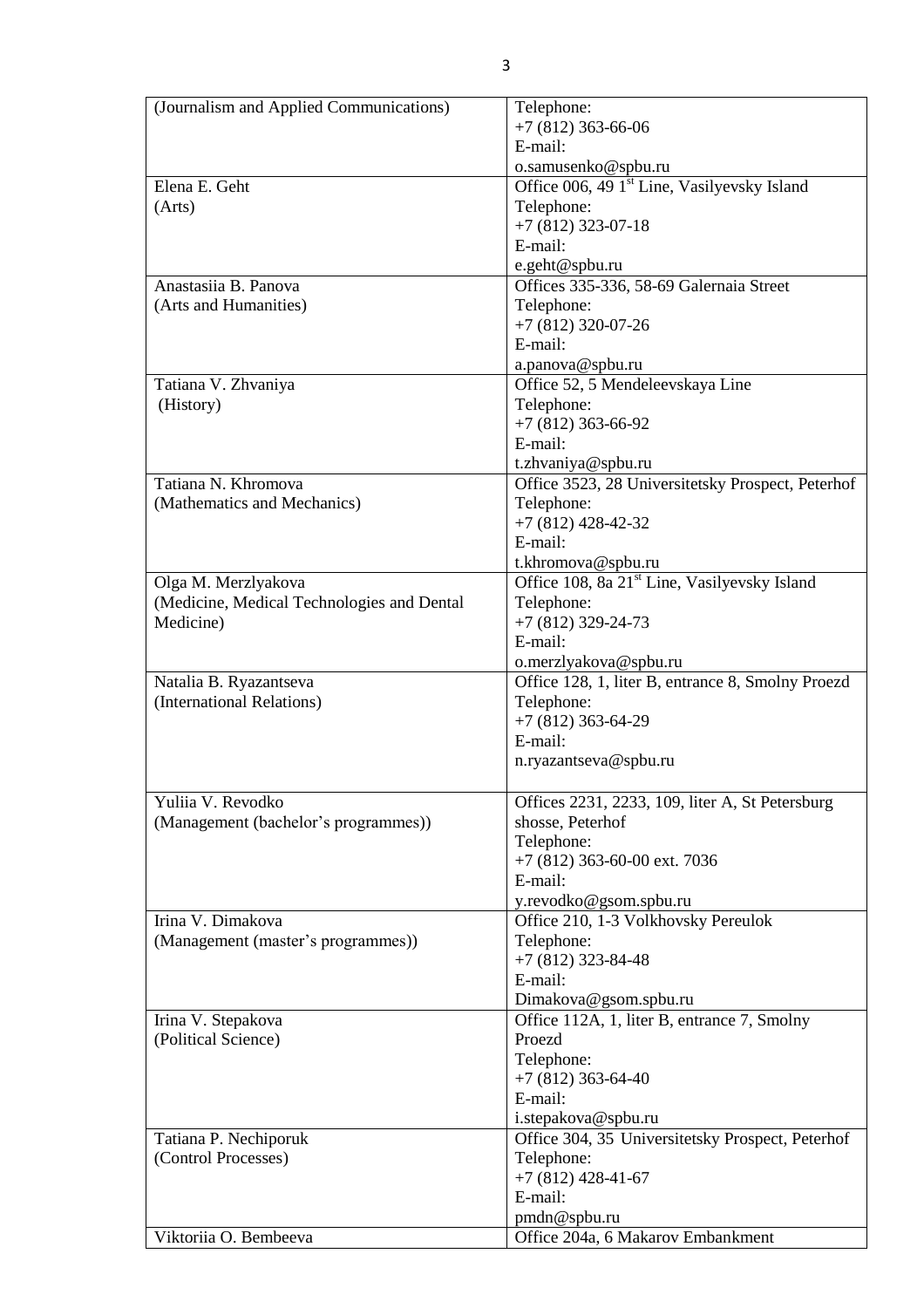| (Psychology)                               | Telephone:                                               |
|--------------------------------------------|----------------------------------------------------------|
|                                            | $+7(812)$ 328-94-02                                      |
|                                            | $E$ -mail·                                               |
|                                            | v.bembeeva@spbu.ru                                       |
| Elena G. Kapustina                         | Office 208, 1, liter B, entrance 9, Smolny Proezd        |
| (Sociology)                                | Telephone:                                               |
|                                            | $+7(812)$ 577-14-33                                      |
|                                            | E-mail:                                                  |
|                                            | e.g.kapustina@spbu.ru                                    |
| Olga M. Merzlyakova                        | Office 108, 8a 21 <sup>st</sup> Line, Vasilyevsky Island |
| (Medicine, Medical Technologies and Dental | Telephone:                                               |
| Medicine)                                  | $+7(812)$ 329-24-73                                      |
|                                            | E-mail:                                                  |
|                                            | o.merzlyakova@spbu.ru                                    |
| Galina P. Vorobjeva                        | Office 211, 3 Ulianovskaya Street, Peterhof              |
| (Physics)                                  | Telephone:                                               |
|                                            | $+7(812)$ 428-44-03; $+7(812)$ 428-43-23                 |
|                                            | E-mail:                                                  |
|                                            | g.vorobjeva@spbu.ru                                      |
| Nataliia A. Kornelyuk                      | Office 10, 11 Universitetskaya Embankment                |
| (Philology)                                | Telephone:                                               |
|                                            | $+7(812)363-60-67$                                       |
|                                            | E-mail:                                                  |
|                                            | n.kornelyuk@spbu.ru                                      |

### *Arrival and check-in*

### *If you are on the territory of the Russian Federation:*

- 7. If you are in St Petersburg and reside at a private address, you must register your residence at your residential address within 7 working days after arrival. Please email to **[pvo@spbu.ru](mailto:pvo@spbu.ru)** copies of the following documents: passport, migration card, visa (if any), residence permit, temporary residence permit (if any), registration. You should indicate your telephone number and e-mail.
- 8. If you plan to stay in a St Petersburg University hall of residence, please take note of the following information:

8.1. No later than 29 August 2020, the St Petersburg University portal publishes the list of international students enrolled in full-time bachelor's, specialist's, master's, clinical residency and aspirantura programmes in 2020. The number of the hall of residence in which a place for accommodation is provided from 30 August 2020 is stated next to the student's name. From this day until 6 September, you just need to come to the specified hall of residence for accommodation. The actual date of arrival in the period between 30 August and 6 September does not affect the place of accommodation allocated. All places in the halls of residence are allocated in advance. After 6 September, the check-in process continues, but not according to the previously published list, but, upon arrival, on a one-by-one basis through the Settlement Department, [office@campus.spbu.ru.](mailto:office@campus.spbu.ru)

8.2. The list for settlement from 30 August 2020 indicates those students enrolled in 2020 who, upon admission, indicated that they will need a hall of residence for the period of study, and at the same time:

- 1. the enrolment order was issued on or before 26 August 2020;
- 2. while applying, they indicated not St Petersburg addresses in the columns 'Region', 'Permanent residence address' and 'Registration address';
- 3. they are full-time students.

8.3. Check-in to the halls of residence from 30 August to 6 September is available daily (including Saturday and Sunday) from 9am to 8pm.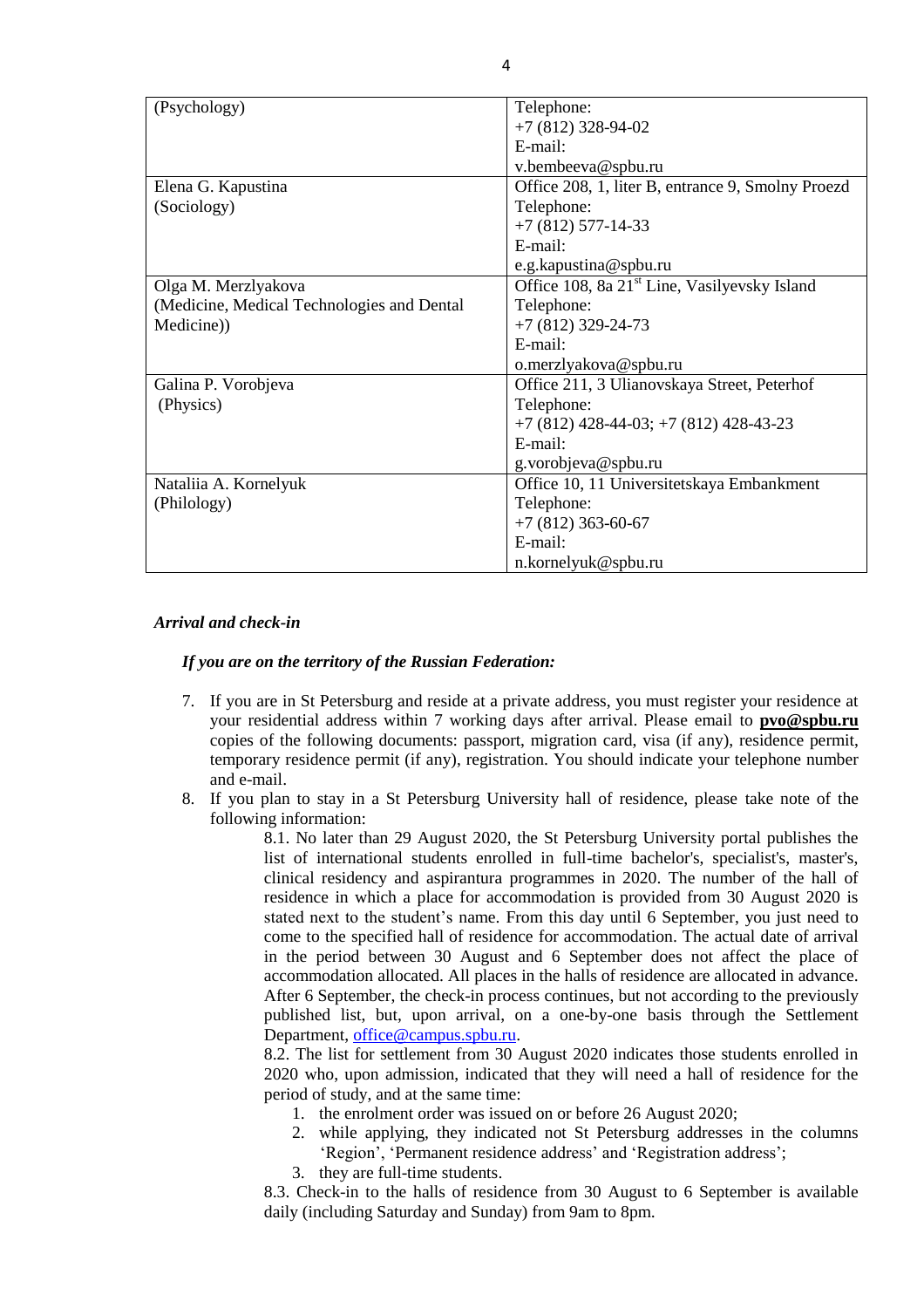The check-in (settlement) of students who are not included in the settlement list from 30 August 2020 will be carried out during the academic year. Places in the halls of residence will be provided to all international full-time students who need them. Before 31 August 2020, the St Petersburg University website publishes lists of international students enrolled in full-time bachelor's, specialist's, master's, clinical residency and aspirantura programmes in 2020, if the enrolment order was issued between 26 August and 30 August 2020.

8.4. *The Settlement Department (Peterhof or Vasilyevsky Island) which you must contact to get a place is specified in the lists near the student's names*:

- for check-in to halls of residence located in Petrodvortsovy District of St Petersburg (Peterhof), you should contact the Settlement Department in Hall of Residence No 10 at: office 106, 66/2 Botanichskaya Street.
- for check-in to halls of residence located in Vasileostrovsky District of St Petersburg (Vasilyevsky Island), you should contact the Settlement Department in Hall of Residence No 1 at: ground floor, 20/1 Korablestroitelei Street.

8.5. After 6 September, check-in is available according to the regular schedule: Monday-Friday from 9am to 5.45pm, Saturday and Sunday are days off (except for Halls of Residence No 13 and No 19).

On days off, you can stay until 9am in the halls of residence according to the allocation:

• in Peterhof – Hall of Residence No 13 at: 66/4 Botanicheskaya Street. Telephone: +7 (812) 428-49-36.

• on Vasilyevsky Island – Hall of Residence No 19 at: 3 Kapitanskaya Street. Telephone: +7 (812) 352-24-28

8.6. For check-in to St Petersburg University halls of residence, international students must submit the following documents to the manager of their hall of residence (directly in the hall of residence):

- 1. Passport
- 2. Certificate of fluorography (or form No 086 certificate indicating information about fluorography)

8.7. If you have any *questions related to the check-in procedure,* you can ask Vladimir Savinov, Head of the Department for Youth Affairs, by e-mail [urm@spbu.ru](mailto:urm@spbu.ru) or in the Virtual Reception. Before asking a question, please read the answers in the Virtual Reception.

8.8. Questions that are not related to check-in, but are about staying in the halls of residence (such as equipment and facilities in rooms and halls of residence, the rules of staying in halls of residence, and work of the managers of halls of residence) should be addressed to the appropriate St Petersburg University designated person: Dmitrii Mikhailov, Head of the Department for Maintenance and Operation of Halls of Residence, in the Virtual Reception.

8.9. For more information on the location of the halls of residence, as well as on the living conditions in them, visit the St Petersburg University portal.

### *If you are outside the Russian Federation:*

- *9. International students are admitted to the educational process after 14-day (from the date of entry into the Russian Federation) isolation, with a PCR test for COVID-19 on the 10th – 12th days of their isolation.* This is in accordance with clause 1.13 of Recommended Practices MR 3.1/2.1.0205-20 'Recommendations for the prevention of the new coronavirus disease (COVID-19) in educational institutions of higher education' (approved by the Federal Service for Surveillance on Consumer Rights Protection and Human Wellbeing on 29 July 2020).
- 10. If you plan to reside at a private address, you must register your residence at your residential address within 7-working-days after arrival. Please email at **pvo@spbu.ru** copies of the following documents: passport, migration card, visa (if any), residence permit, temporary residence permit (if any), registration (both sides). You should indicate your telephone number and e-mail. The 7-working-day registration requirement is varied for citizens of the following countries: Armenia – within 30 calendar days; Republic of Belarus – within 30 calendar days;